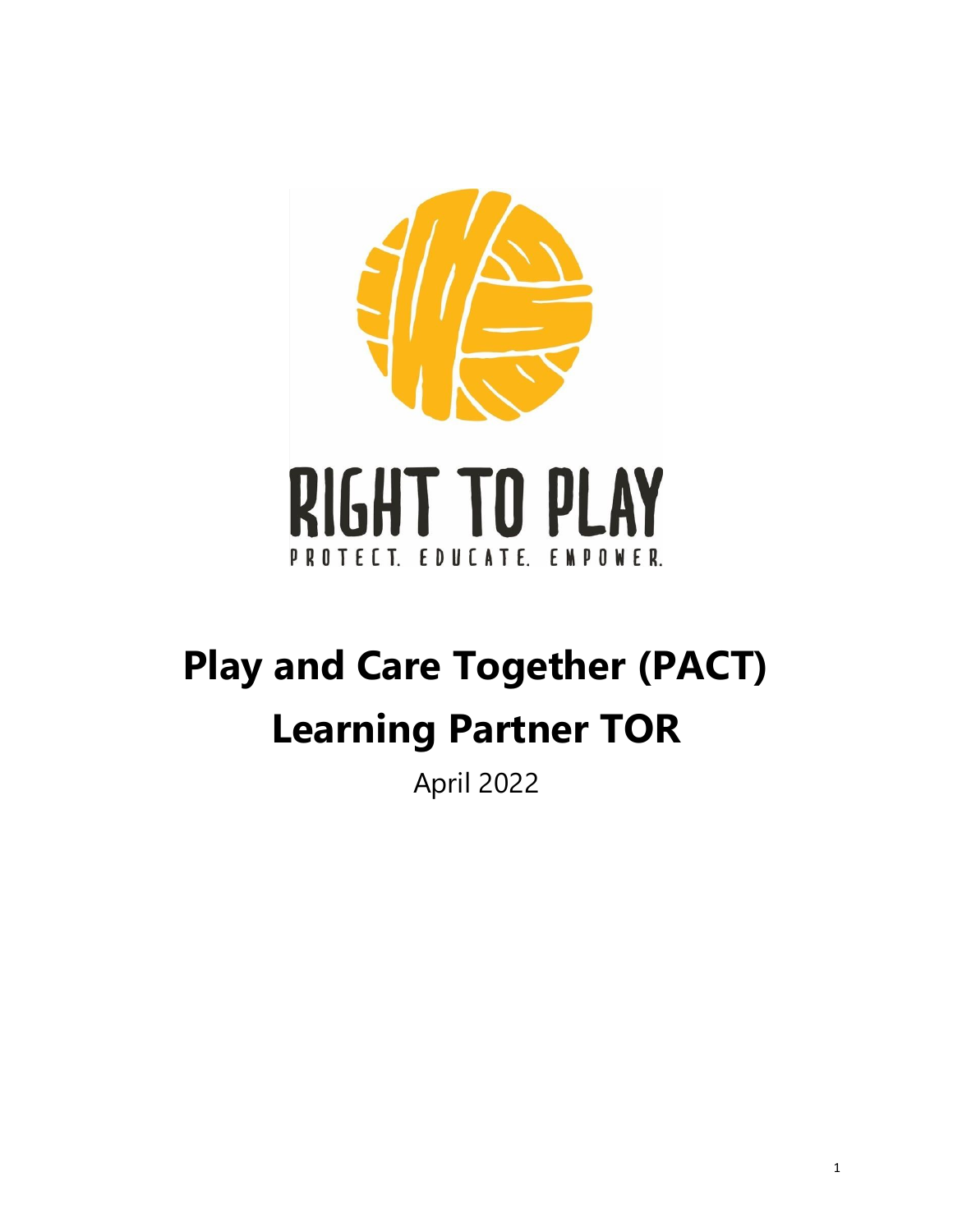# **1. Right To Play International**

Right To Play is a global organization committed to improving the lives of children and youth affected by conflict, disease, and poverty. Established in 2000, Right To Play has pioneered a unique play-based approach to learning and development which focuses on quality education, life skills, health, gender equality, child protection and building peaceful communities. With programming in 16 countries, Right To Play transforms the lives of more than 2.3 million children each year, both inside and outside of the classroom. In addition to our work with children, Right To Play advocates with parents, local communities, and governments to advance the fundamental rights of all children.

Right To Play is headquartered in Toronto, Canada and in London, UK and has operations in North America, Europe, the Middle East, Africa, and Asia. Our programs are facilitated by more than 600 international staff and 31,900 local teachers and coaches. For more information, follow @RightToPlayIntl and visit [www.righttoplay.com.](http://www.righttoplay.com/)

Right To Play is seeking to procure the services of an independent Learning Partner, to help inform implementation of the Play and Care Together (PACT) pilot in Lebanon and Pakistan, through a **quasi-experimental study** and **randomized control trial,** respectively.

We foresee the contract as including:

- the development of an evaluation framework design;
- the development, refinement and piloting of data collection instruments;
- fieldwork administration and logistics;
- data collection, review and cleaning; and
- data analysis; reporting; and dissemination.

This will also include the writing of all accompanying reports as specified in the key deliverables.

# **2. Program Overview**

The LEGO Foundation's Build Back Better program (January 2022 – March 2023) supports interventions in psychosocial wellbeing (PSS) and education across six countries. The program is composed of six different pilot interventions, each with a specific timeline, results framework and MEL approach, as further outlined below. Despite the short timeframe of the project, it has an ambitious learning agenda, as the design foresees the roll-out of two RCTs and four effectiveness studies.

Build Back Better is enabling Right To Play to strengthen the impact of learning through play amongst parents, caregivers, teachers, children and Ministries of Education. We are doing this through two parallel lines of work. On the one hand, we are developing, piloting and scaling up five open-sourced global learning through play resources across 5 different RTP countries. These include: 1) P.O.W.E.R, a collection of 120 games to foster collaborative play; 2) PACT, a childcentred play-based resource to promote psychosocial wellbeing among children affected by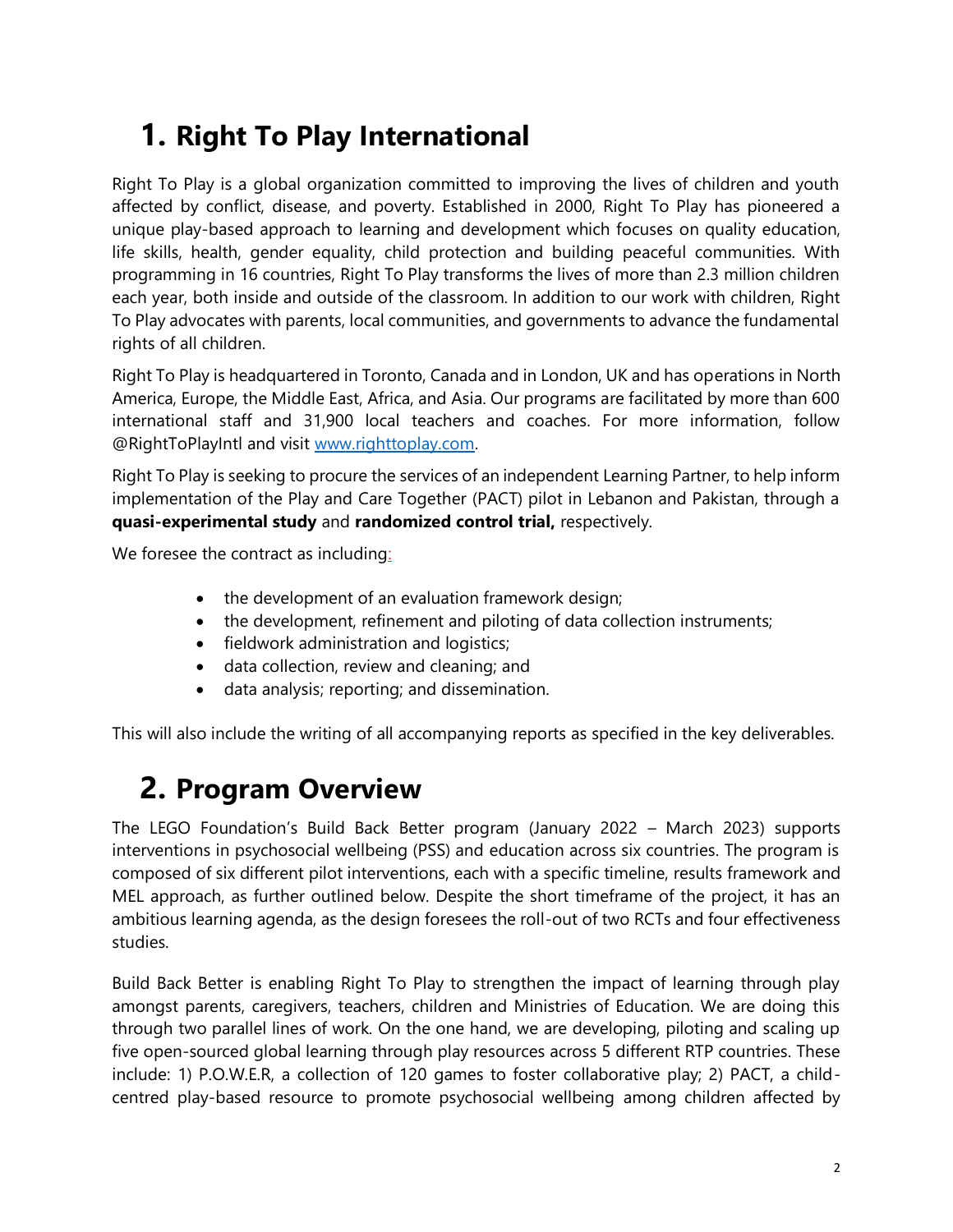adversity; 3) Music for Emergencies, a package of games to teach children technical music skills as a way to enhance socio-emotional and leadership skills; 4) Move to Improve, a resource that focuses on the link between cognitive processes and psychomotor skills through the use of play; and 5) Parenting Education, a resource that will support the delivery of at home learning for preprimary children through the use of play. On the other hand, through the Build Back Better program, RTP is developing an integrated technical assistance model to support Ministries of Education to integrate play-based learning. In Sierra Leone, and in partnership with BRAC and the Ministry of Basic and Senior Secondary Education (MBSSE), we are identifying opportunities to integrate play into their policy and practice.

**As part of the Build Back Better program, Right To Play is interested in carrying out robust research on the effectiveness and impact of the Play and Care Together (PACT) resource.** PACT was developed by Right To Play to provide psychosocial support (PSS) through play and peer support. Right To Play is seeking to procure the services of an independent Research Partner, to support implementation and piloting of the Play and Care Together (PACT) project in Lebanon and Pakistan. We foresee the contract as including the design and implementation of two studies: i) a quasi-experimental study in Lebanon; and ii) a randomized control trial (RCT) in Pakistan, each with baseline and endline data collection and analysis.

PACT is a PSS resource which supports young people experiencing and living in difficult circumstances by encouraging them to share their life experiences while developing knowledge and skills to support other children and young people. It does this with guidance and support from Adult Coaches (young adults with lived experiences from local communities) who, using PACT's training manual, train youth Peer Supporters in PSS skills and how to lead the sessions. The Peer Supporters use PACT PSS games to co-lead sessions for at-risk children (often their own peers), supporting them to cope and recover from stressful situations, including those related to Covid-19. The project aims to increase children's and young people's life skills, access to PSS and improve their overall resilience to situations of crisis - all through the power of play.

The PACT resource has been piloted, at a small scale, as part of an emergency response project in Lebanon, which was implemented in the aftermath of the Beirut explosion from July to November, 2021. A small-scale evaluation of the project found positive results among participants, in terms of improvements in their PSS scores; however, there are important limitations. First, the project was not implemented fully, as only Adult Coaches facilitated sessions. As such, there is no evidence on the peer support aspect of the program to date. Second, implementation was very short – only over a period of two months with each implementing center. Third, the study was a pre-post assessment of children's PSS scores, and did not include any comparison group.

The PACT pilot aims to achieve the following interrelated Outcomes, which will be the focus of the Learning Studies:

- i. Improved resilience, life skills and psychosocial skills among participating children and youth
- ii. Improved resilience, life skills and psychosocial wellbeing among Peer Supporters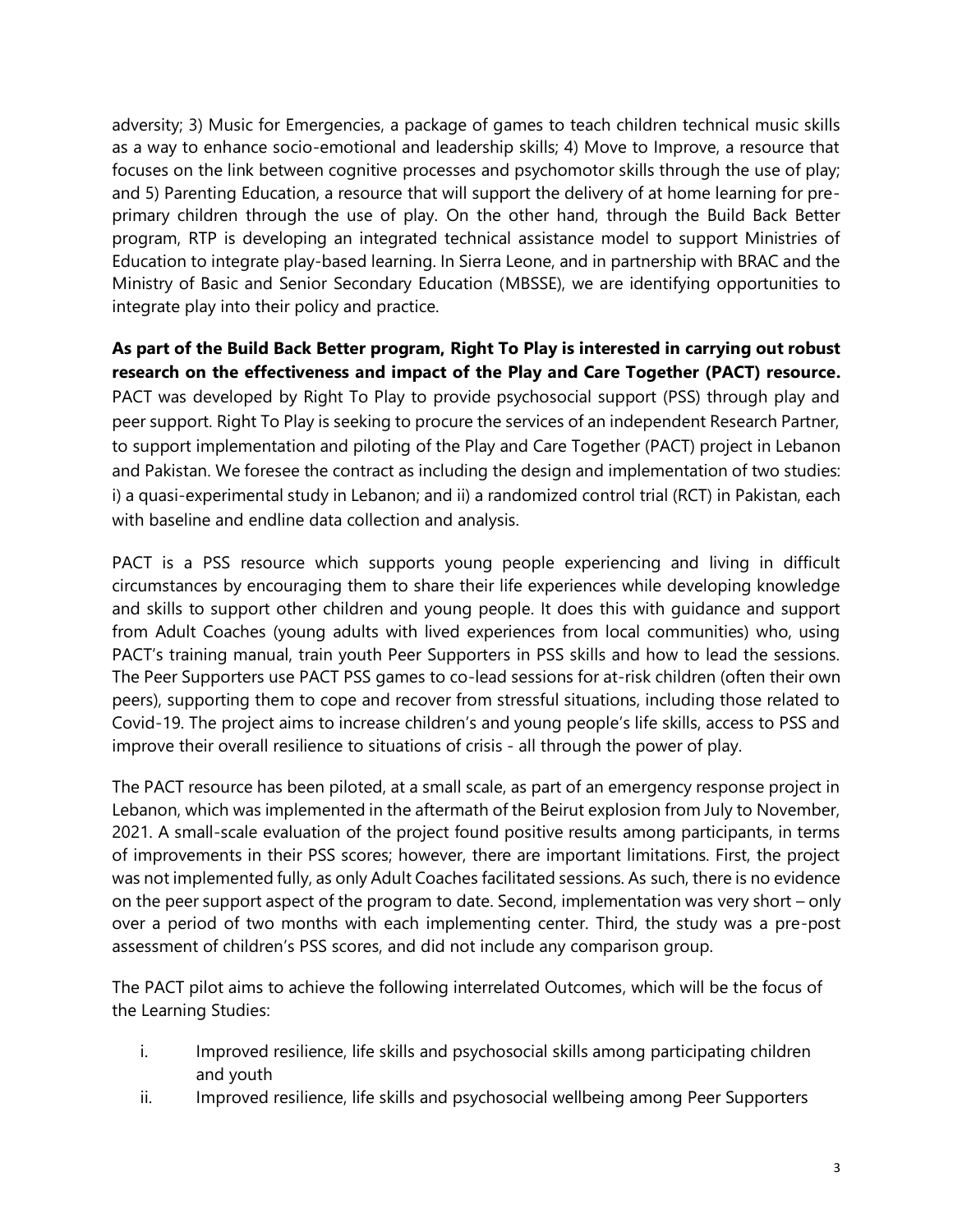Due to the high priority given to assessing the effects of the PACT resource, ahead of potential scale-up across other countries where Right To Play is active, this pilot aims to generate further evidence on PACT's effects on children's and young people's resilience in the face of crisis in two different contexts. It also aims to further investigate the effectiveness of peer support mechanisms to improve children and young people's PSS.

# **3.Purpose of Consultancy**

Right To Play is seeking to procure the services of an independent Learning Partner, to help inform programme implementation through two separate, but inter-linked studies in Pakistan and Lebanon.

**In Pakistan, the PACT resource will be piloted with children from classes 7 and 8 in 10 elementary, middle and secondary schools in Sindh province**, reaching a total of approximately 1200 students of age 12-15, 80 Peer Supporters and 10 Adult Coaches. Students in these schools will be reached in two cohorts: one running between August and November, and the second between December and March. We foresee that, given the program's size, we would assess the effectiveness of the resource through mixed-methods evaluation applying a Randomized Control Trial (RCT) approach, with the PACT PSS being implemented among a randomly selected group of eligible participants, and data collection also being carried out in an (also eligible for project intervention) control group.

**We foresee randomization to take place at the Cohort level** (but are open to other suggestions): with data collection taking place with Cohort 1 as the 'treatment' (with children taking part in August – November 2022) and Cohort 2 (with children taking part in November – February 2023) as the 'control' group. Following this, Cohort 2 schools will only take part in project monitoring (led by Right To Play) rather than a program evaluation. However, we are open to other suggestions from bidders.

In Lebanon, the PACT resource will be piloted in 4-6 community centers (informal education centers) across 3 regions of Lebanon (Beirut, North, South directorates – exact locations to be defined). The resource will be piloted among a group of approximately 560 child participants, 25 Peer Supporters and 40 Adult Coaches. It will be implemented by 5 RTP trainers.

Due to the smaller project size in Lebanon, we foresee the effectiveness of the intervention to be assessed through a **quasi-experimental study**, where treatment education centres will be compared to a carefully matched control group.

The primary objectives of the consultancy are as follows:

• To produce a rigorous evaluation framework design, including an analytical framework which can be used for the endline evaluation;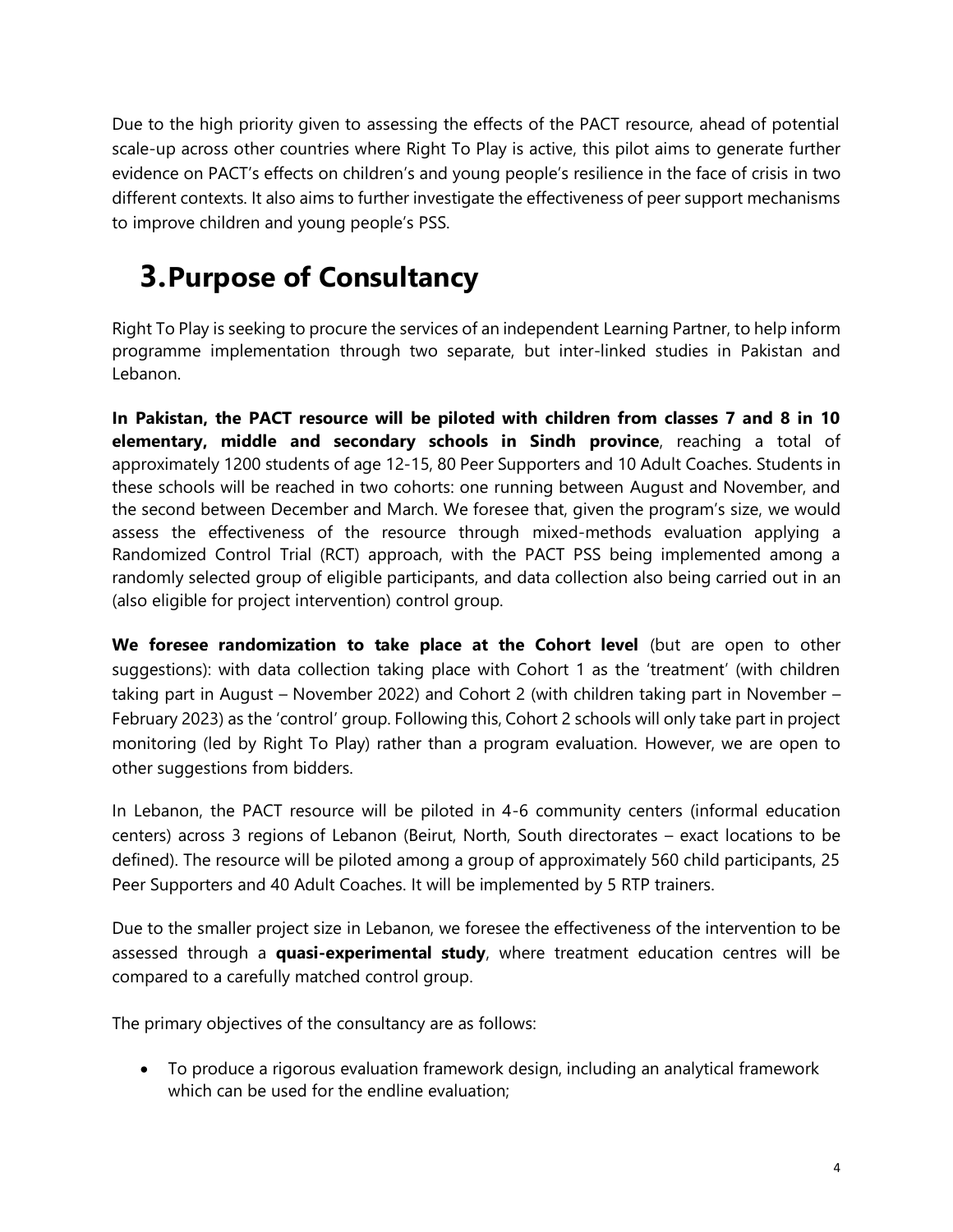- To review, refine and/or develop reliable and valid survey and other measurement instruments;
- To report the baseline starting points and endline achievements against PACT's intended outcomes;
- To produce evidence which facilitates discussion and learning regarding program best practices among project participants, community members, Right To Play staff, partners and institutional stakeholders; and
- To produce evidence which informs organizational strategic learning and improves capacity to carry out quality program design, implementation and monitoring for future phases of PACT in Lebanon and Pakistan, and beyond.

For this purpose, the project is currently seeking a consultancy firm or university research partner to design and implement a Randomized Control Trial and quasi-experimental study that will allow Right To Play to assess the effectiveness and impact of the PACT resource. The Research Partner will be expected to generate strong evidence and learning throughout the lifetime of the program, to help inform program decision-making and organizational learning.

During the lifetime of the project, the Research Partner will:

- Conduct a comprehensive review of the existing documents relating to PACT, including reports from previous iterations of the pilot, the Build Back Better project's MEL plan, monitoring handbook and Theory Of Change.
- If needed, propose adjustments that will strengthen the measurement framework to assure conceptual validity from the baseline, that will feed into the regular monitoring exercises until the final evaluation.
- Design and conduct a randomized control study and a quasi-experimental evaluation in collaboration with Right To Play and its partners.
- Design and/or revise existing data collection methodology and tools to be used during all MEL activities.
- Provide recommendations and plans for integration of data collection tools and/or other required data sets necessary for the project MEL activities.
- Produce a comprehensive report using a Right To Play report template to present the baseline study and endline reports, establishing baseline values and accurate status in line with the expected project impact and outcome indicators.
- Facilitate data validation and dissemination workshops in Lebanon and Pakistan with key stakeholders, project participants and partners, at key learning phases in the project.

# **4.Scope of Work and deliverables**

Following awarding of the contract, inception meetings and initial planning conversations, the evaluation partner's tasks will be as follows:

1. Prepare a short inception report outlining the measurement approaches and methodologies to be employed in executing the assignment. This should include: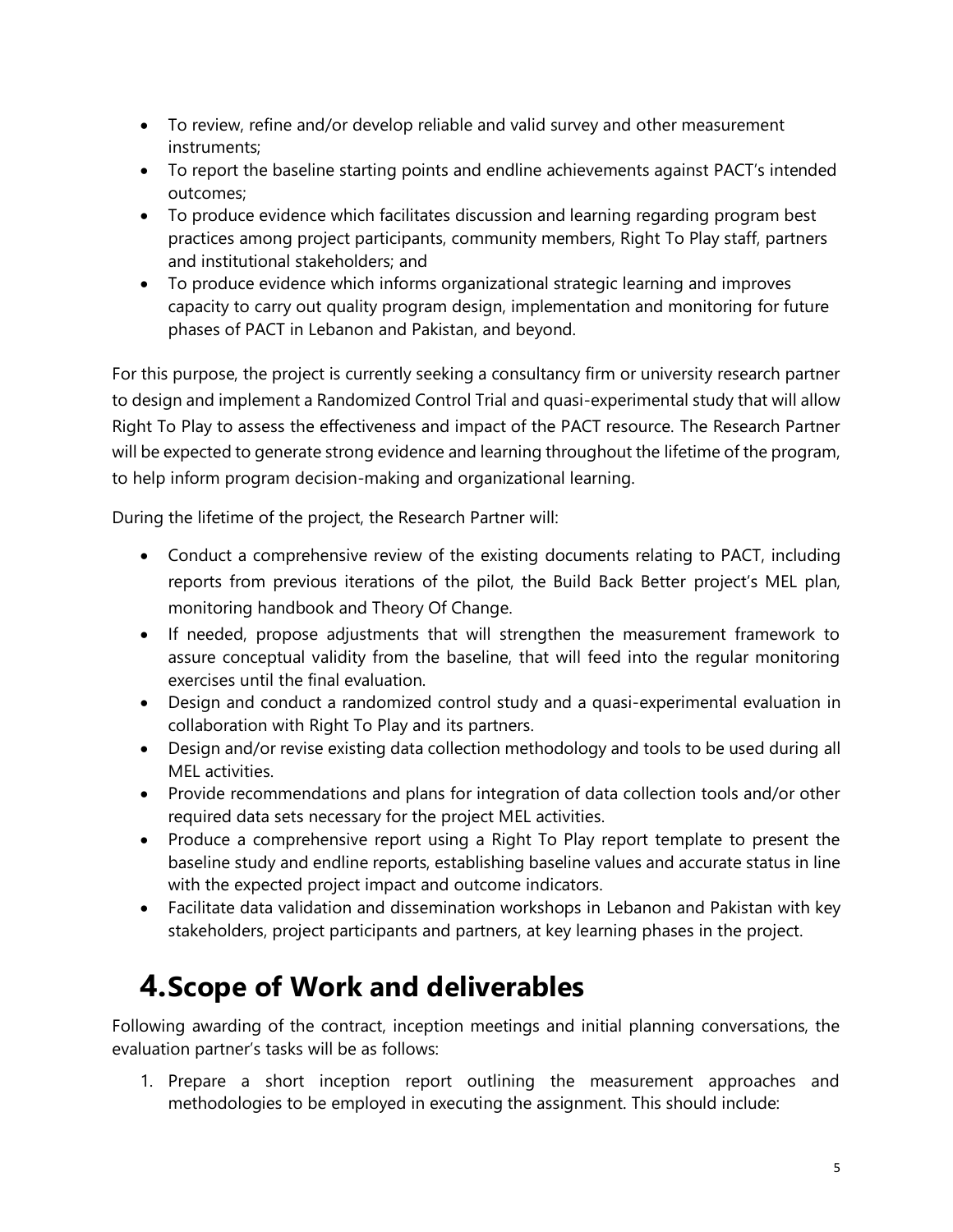- a. Workplan and schedule of activities.
- b. Description of qualitative and quantitative sampling, including sampling approach, sample size, power, and confidence intervals.
- c. Detailed methodology of how to collect, triangulate and summarize the primary and secondary data of both quantitative and qualitative nature. This will include draft versions of all data collection tools in English, Arabic, Urdu and other languages as relevant.
- d. Detailed quality assurance protocols to guide data collection/entry, including spot checking protocols.
- e. Description of gender responsive approaches that will be integrated into the study.
- f. Description of data analysis processes, including use of data analysis software.
- g. Detailed indicator protocols that include indicator definitions, data sources, and calculation formulas.
- h. Due to Covid-19-related health and safety considerations, bidders should prepare for remote management of the data collection process. If international consultants are not able to travel to Lebanon and/or Pakistan for this assignment, they will be responsible for partnering with local data collection firms and provide remote management, training, and quality assurance.
- 2. Take a lead role in developing, revising, adapting, translating, and piloting various data collection tools (both qualitative and quantitative) to be used for both studies, including pre-testing and piloting of tools for linguistic and cultural appropriateness. The consultancy firm will be responsible for all costs associated with planning, training, data collection, quality assurance and reporting, including travel, printing, translations, mobile devices, and training venue(s) and materials.
- 3. Actively participate in regular meetings with Right To Play and its partners to consult on research plan, methodology and timeframe, discussing results and findings and agreed recommended follow-up actions.
- 4. Manage the data collection processes in both countries, providing support, supervision and monitoring of data collection and storage. This includes ensuring the credibility of field data collected by interviewers.
- 5. Collect data using mobile devices. All tablets, power banks, and other necessary equipment should be provided by the evaluation partner.
- 6. Compile a comprehensive first draft baseline and endline reports based on the field research findings, using a Right To Play report template, and revise reports based on feedback from Right To Play and its partners.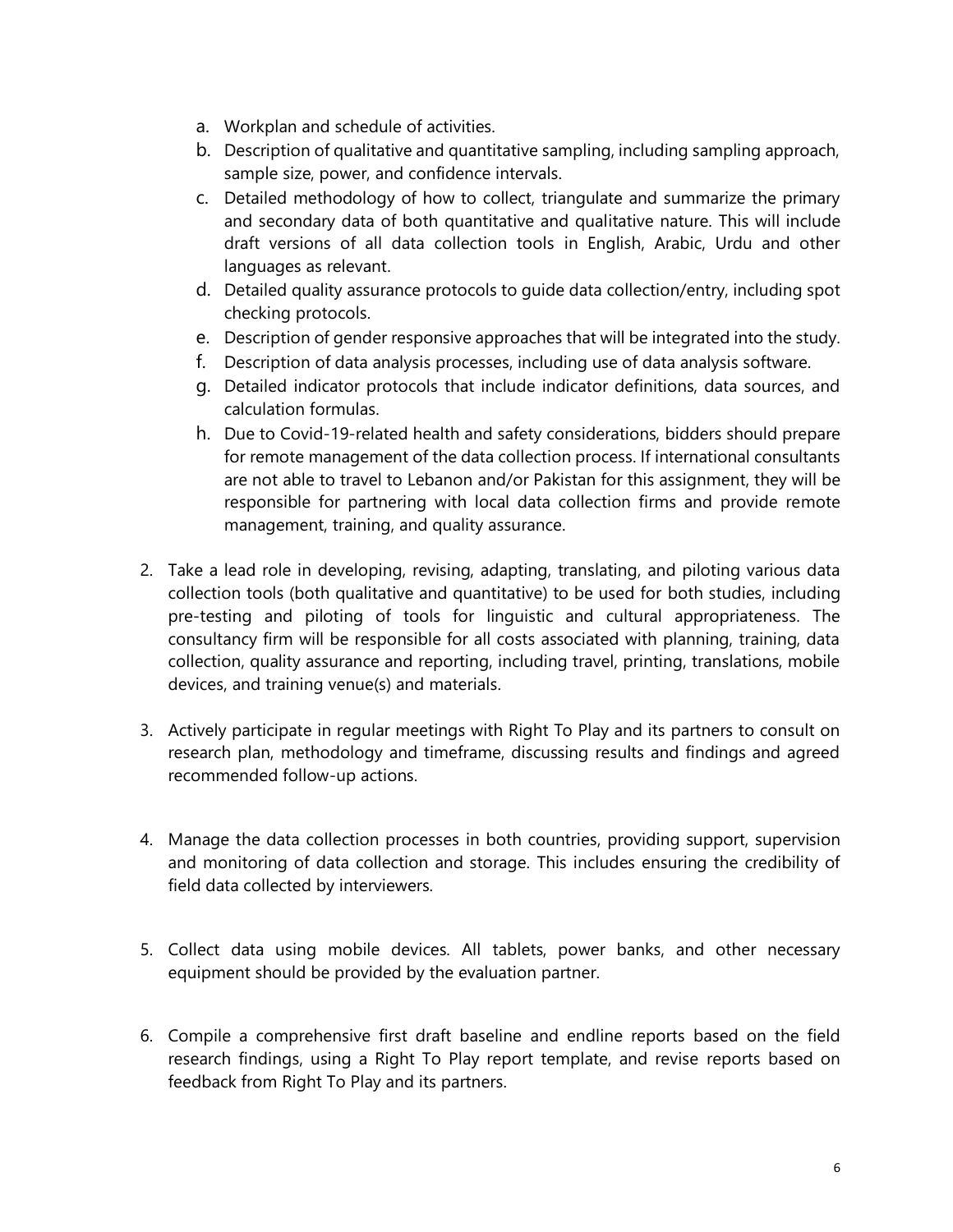- 7. Prepare and submit final baseline and endline reports to Right To Play's Global Monitoring, Evaluation and Learning Team, including:
	- a. Copy of the final reports
	- b. Copies of raw and cleaned data sets in both Excel and statistical software formats (e.g. SPSS or Stata) including any transcripts, coding frameworks, field notes, as well as annexes of processed results tables and copies of all final data collection tools used (with all levels of disaggregation, including breakdown of geographical areas)
	- c. PowerPoint presentation with summary findings for formal presentation to key stakeholders in Lebanon and Pakistan
	- d. An evaluation brief document summarizing the main findings of the evaluation.

# **5. Methodology**

The Research Partner contract will begin with a document review of all MEL and implementation plans related to the PACT pilot, including a review of the resource itself and engagement with the program team to produce the evaluation's design. Control groups should be matched to sampled program sites to participate in evaluation activities, which will ultimately enable evaluators to better assess which changes achieved during the program life cycle are attributable to the program intervention. The evaluation should employ mixed methods relevant to the program's measurement framework and evaluation questions.

Sample sizes for quantitative data collection will be calculated using a 95% confidence level and confidence interval of five. The sample sites, samples and groups proposed should enable calculation of statistical significance at baseline and endline. As such, they should account for potential future attrition as these same sample characteristics will be used at endline. Where relevant, sample selection criteria may need to be developed. In depth-engagement with relevant teams at Right To Play will be required to produce an evaluation framework that enables the program to produce critical, rigorous evidence to tell its story in a meaningful way.

The consultancy will entail the development and piloting of all data collection tools and identification of treatment and control groups in both countries. Then, a baseline study will be carried out to enable the program to assess its starting point in both Lebanon and Pakistan, from a measurement perspective. The Research Partner is expected to work closely with the Right To Play Lebanon and Pakistan teams to successfully conduct the field work. This phase of the research will require the analysis of data collected and the production of a baseline report and products for dissemination, with incorporated and integrated feedback from relevant PACT program staff.

The baseline evaluation will serve as a key reference for the endline evaluation, for which data collection is expected to take place in February and March 2023. Research findings will feed into specific deliverables for the PACT pilot, as well as the overarching reporting on the Build Back Better program, which is due to LEGO Foundation in May 2023, and will be led internally by Right To Play.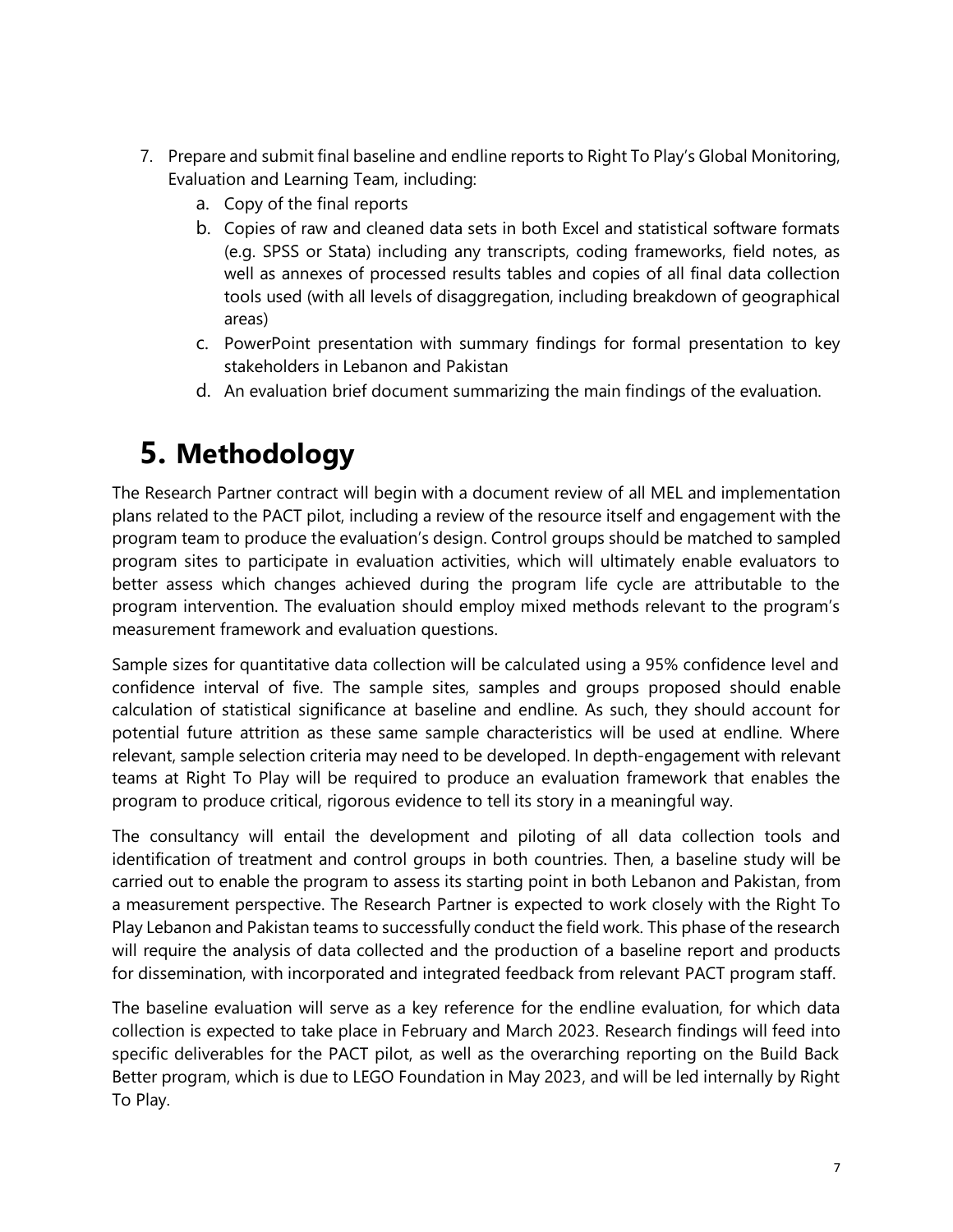### **Data Collection Tools**

The baseline evaluation design framework will consist of a toolkit with relevant tools to measure the program's outcome-level indicators and to adequately answer the research questions. Research partners will critically review existing tools, while new ones will be developed. All tools must be translated into Arabic, Urdu and other local languages, as relevant. The list of tools that will need to be revised and/or developed may include, but is not limited to:

- Survey and pre-post training tests for Adult Coaches and Peer Supporter
- A PSS survey including elements of the Child and Youth Resilience Measure (CYRM), to be distributed both among PACT participants and Peer Supporters
- Focus Group Discussions and Key Informant Interviews (with children, Peer Facilitators, Adult Coaches, teachers, and others as relevant)

The research planning process will entail an in-depth training of enumerators, which will include piloting of the instruments to ensure satisfactory reliability and validity. Tools will subsequently be refined after training and prior to data collection.

### **Data Analysis**

Data will be analyzed both quantitatively and qualitatively. The Research Partner will submit an analytical framework as part of the evaluation design process, which will detail the specific analytical methodology that will be used to produce results for each indicator measured and each research question posed.

The Research Partner will be encouraged to use analytical software to analyze both quantitative (e.g. Excel, SPSS, STATA, R), and qualitative (e.g. NVivo, Atlas.Ti) data. Outputs from data analysis will be submitted as part of the deliverables, as will the scripts (or list of commands) with clear notes and guidance for quantitative data (in SPSS, STATA, R).

# **6. General Conditions of the Consultancy**

### **Steering Committee**

A steering committee of key implementation stakeholders (including global and country office staff working on the Build Back Better program) will be formed to guide and inform the research process. They will help to inform the relevance and appropriateness of the evaluation design framework, the data collection tools, and the analytical framework. They will also help to ensure that the research planning and data collection processes are sound, culturally appropriate, and contextually relevant to Right To Play's programmatic needs and to the needs of all relevant stakeholders (i.e. beneficiaries, community members and partners).

### **Research Partner Expectations:**

• The Research Partner will take part in an orientation to PACT's delivery model.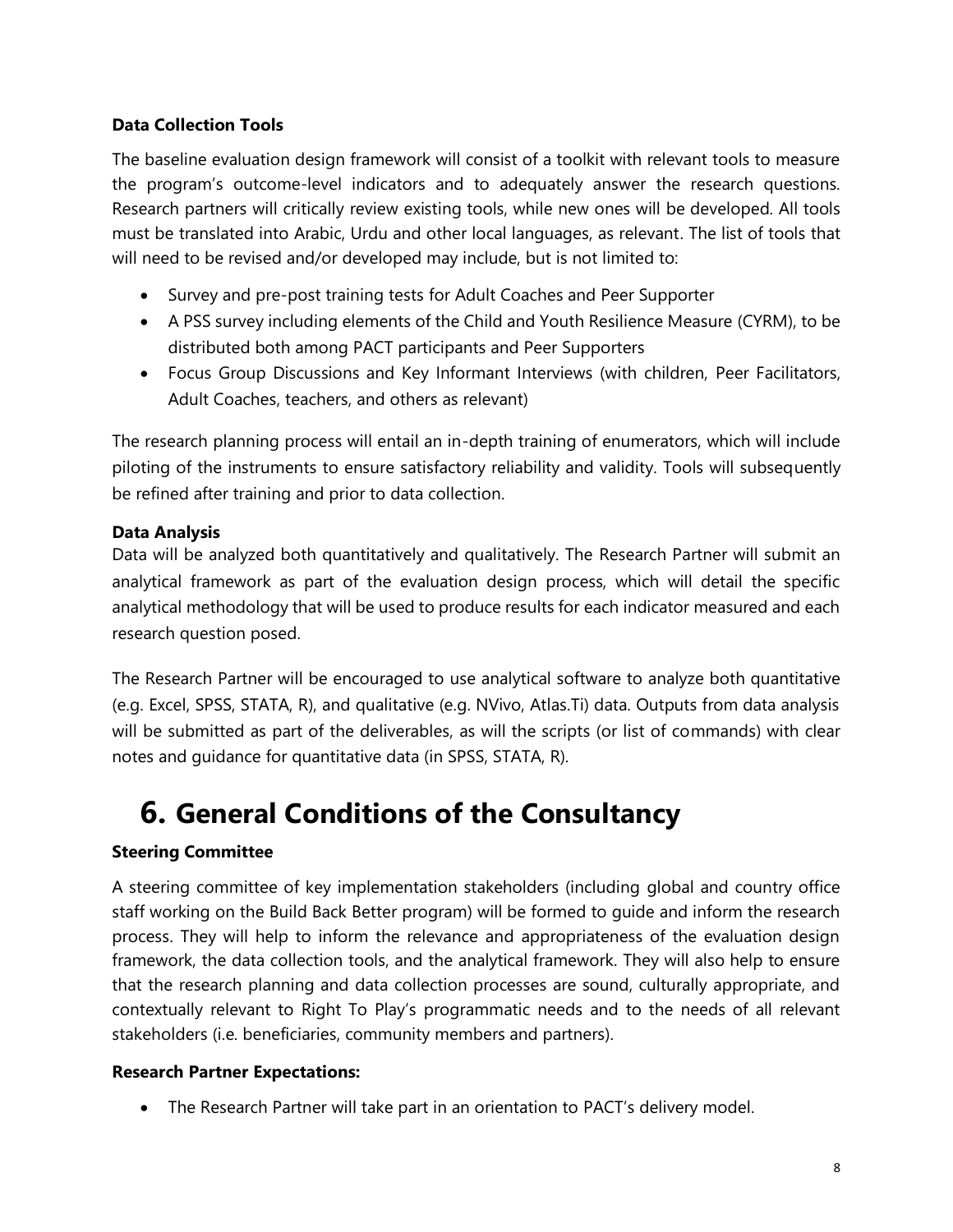- The Research Partner will submit an inception report including a detailed work plan and time frame for completion of the research.
- The data analysis and draft reports for all deliverables will be shared with PACT project staff with sufficient time for review and feedback, which will be incorporated into subsequent work.
- Preliminary findings for all deliverables will be shared with program staff and relevant stakeholders through data validation workshops.
- After the completion of each deliverable, a presentation will be given to PACT project staff and appropriate stakeholders to share results and recommendations.
- Throughout each phase, the Research Partner will be expected to maintain regular communications with the steering committee to provide progress updates.
- Travel and accommodations for visits to Lebanon and Pakistan will be coordinated, booked, and paid for by the consultancy firm.
- The evaluation approach must follow OECD-DAC evaluation criteria.
- All materials, processes, methodologies, reports, plans and other works provided to the consultancy firm or developed by the consultancy firm on behalf of Right To Play remain the property of Right To Play.
- All data must be stored in a safe and secure location, allowing full access on the part of Right To Play staff during the evaluation process.
- Upon completion of the research, all raw data and analyzed data must be submitted to Right To Play.

# **7. Roles and Responsibilities**

The consultancy firm's roles and responsibilities include, but are not limited to, the following:

- Background research to familiarize themselves with the Build Back better program and the PACT pilot, as well as Right To Play's approach more broadly (through program documents provided by Right To Play).
- Document review of program, monitoring, and evaluation plans, including logical models, MEL plans and materials, and existing measurement tools.
- Development of the evaluation design in collaboration with the Right To Play International Steering Committee.
- Development and implementation of a data collection administration and logistics plan in and Pakistan (including identifying suitable control groups).
- Development of enumerator training materials, including presentations and manuals.
- Data collection, entry and cleaning, and data analysis.
- Data validation and interpretation through internal review of findings.
- Completion of baseline and endline reports.
- Preparation and presentation of findings and recommendations for each deliverable.

# **8.Key Deliverables and Tentative Timeline**

The Proposal for the Research Partner role must be submitted no later than the **extended deadline of 4 May 2022** to **Isabella Di Paolo, Monitoring, Evaluation and Learning**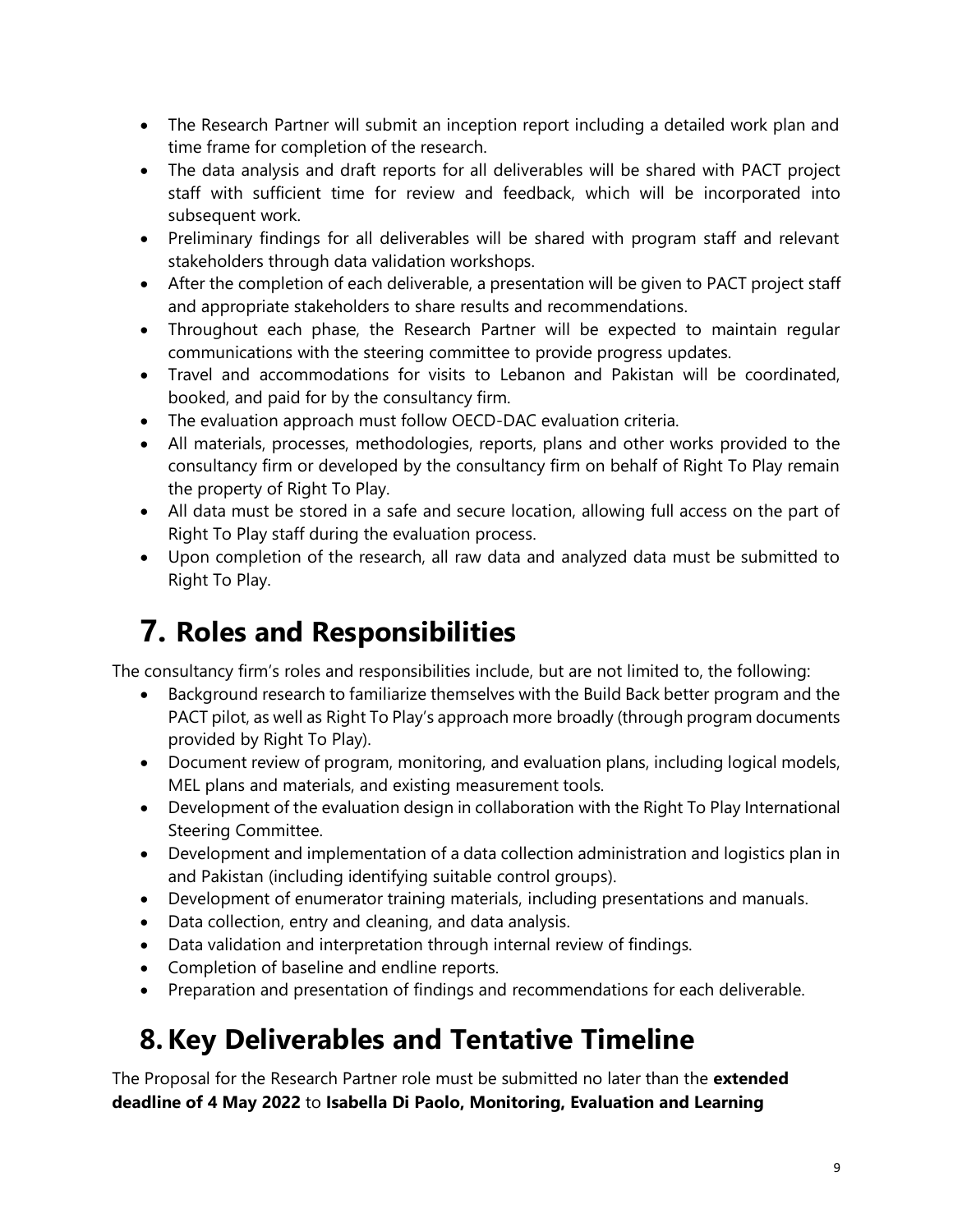### **Manager** at: **[idipaolo@righttoplay.com,](mailto:idipaolo@righttoplay.com) Ghinwa Monzer, Monitoring, Evaluation and Learning Officer** at: **[gmonzer@righttoplay.com](mailto:gmonzer@righttoplay.com)** and **Rimsha Asmat [\(rasmat@righttoplay.com\)](mailto:rasmat@righttoplay.com).**

All questions or clarifications regarding this RFP must be in writing and submitted to [idipaolo@righttoplay.com](mailto:idipaolo@righttoplay.com) no later than **4 April 2022.** 

### **Timeline following awarding of contract: Lebanon**

| <b>Deliverable</b>                                       | <b>Key Points</b>                                                                                                                                      | <b>Deadline</b>   |  |
|----------------------------------------------------------|--------------------------------------------------------------------------------------------------------------------------------------------------------|-------------------|--|
| Contract award date                                      | RTP signs contract with selected evaluator/firm                                                                                                        | 16 May 2022       |  |
| <b>Baseline</b>                                          |                                                                                                                                                        |                   |  |
| Training of data collectors                              | Data collectors training agenda<br>Final data collection instruments and<br>translations (revised following pilot)<br>Data collectors' training report | <b>July 2022</b>  |  |
| Data Collected, Submitted<br>and Analysed                | Cleaned, raw data shared with RTP<br>$\bullet$                                                                                                         | <b>July 2022</b>  |  |
| Results validation                                       | RTP facilitate validation workshop with in-country<br>stakeholders in Lebanon                                                                          | <b>July 2022</b>  |  |
| <b>Research Partner submits</b><br>draft baseline report | RTP receive and reviews draft report                                                                                                                   | <b>July 2022</b>  |  |
| Final Baseline Report                                    | RTP receive and approves final baseline report                                                                                                         | <b>July 2022</b>  |  |
| Dissemination and learning                               | RTP and key stakeholders participate in an<br>evaluation dissemination and learning workshops                                                          | <b>July 2022</b>  |  |
| <b>Endline</b>                                           |                                                                                                                                                        |                   |  |
| Training of data collectors,<br>and data collection      | Data collectors training agenda<br>$\bullet$<br>Data collectors' training report                                                                       | February 2023     |  |
| Data Collected, Submitted<br>and Analysed                | Cleaned, raw data shared with RTP                                                                                                                      | February 2023     |  |
| Results validation                                       | RTP facilitate validation workshop with in-country<br>stakeholders in Lebanon                                                                          | <b>March 2023</b> |  |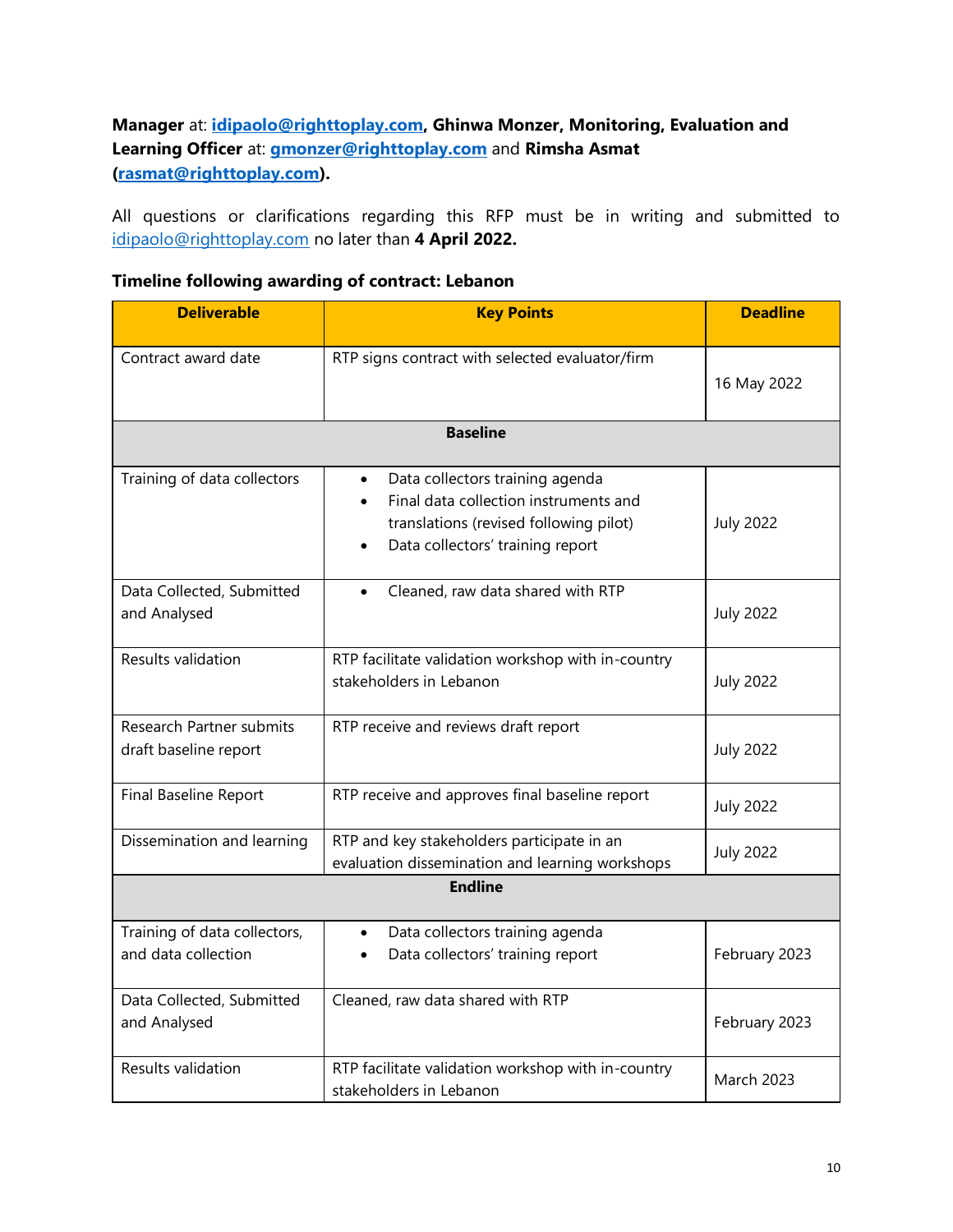| Learning Partner submits<br>draft final evaluation report | RTP receive and reviews draft report                                                         | <b>March 2023</b> |
|-----------------------------------------------------------|----------------------------------------------------------------------------------------------|-------------------|
| <b>Final Evaluation Report</b>                            | RTP receive and approves final evaluation report                                             | <b>March 2023</b> |
| Dissemination and learning                                | RTP and key stakeholders participate in an<br>evaluation dissemination and learning workshop | <b>March 2023</b> |

### **Timeline following awarding of contract: Pakistan**

| <b>Deliverable</b>                                                        | <b>Key Points</b>                                                                                                                                                                | <b>Deadline</b>  |  |
|---------------------------------------------------------------------------|----------------------------------------------------------------------------------------------------------------------------------------------------------------------------------|------------------|--|
| Contract award date                                                       | RTP signs contract with selected evaluator/firm                                                                                                                                  | 13 May 2022      |  |
| Development and piloting of data collection instruments                   |                                                                                                                                                                                  |                  |  |
| Inception meetings, Right<br>To Play consultations and<br>document review | Initial consultations will begin once the<br>$\bullet$<br>contract is awarded.<br>Inception Report submitted to RTP<br>$\bullet$<br>RTP review and approve Inception Report      | June 2022        |  |
| Piloting of RCT tools at<br>small scale                                   | Final data collection instruments and<br>$\bullet$<br>translations (revised following pilot during<br>training)                                                                  | June 2022        |  |
| <b>Baseline</b>                                                           |                                                                                                                                                                                  |                  |  |
| Training of data collectors                                               | Data collectors training agenda<br>$\bullet$<br>Final data collection instruments and<br>translations (revised following pilot)<br>Data collectors' training report<br>$\bullet$ | <b>July 2022</b> |  |
| Data Collected, Submitted<br>and Analysed                                 | Cleaned, raw data shared with RTP                                                                                                                                                | August 2022      |  |
| Results validation                                                        | RTP facilitate validation workshop with in-country<br>stakeholders in Pakistan                                                                                                   | August 2022      |  |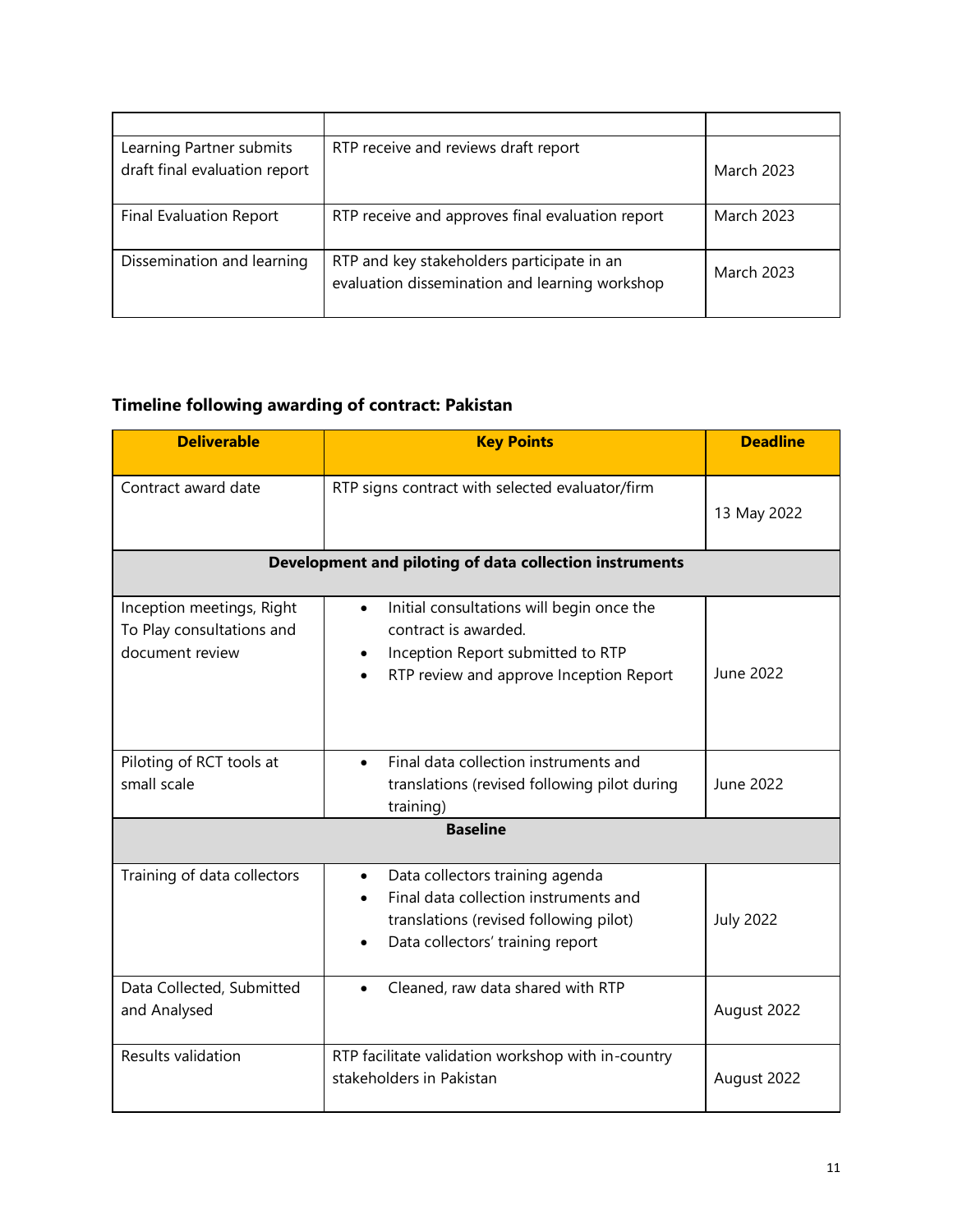| <b>Research Partner submits</b><br>draft baseline report | RTP receive and reviews draft report                                                          | August 2022    |
|----------------------------------------------------------|-----------------------------------------------------------------------------------------------|----------------|
| Final Baseline Report                                    | RTP receive and approves final baseline report                                                | September 2022 |
| Dissemination and learning                               | RTP and key stakeholders participate in an<br>evaluation dissemination and learning workshops | September 2022 |
|                                                          | <b>Endline</b>                                                                                |                |
|                                                          |                                                                                               |                |
| Training of data collectors,                             | Data collectors training agenda                                                               |                |
| and data collection                                      | Data collectors' training report                                                              | November 2022  |
| Data Collected, Submitted                                | Cleaned, raw data shared with RTP                                                             |                |
| and Analysed                                             |                                                                                               | November 2022  |
| Results validation                                       | RTP facilitate validation workshop with in-country                                            |                |
|                                                          | stakeholders in Pakistan                                                                      | December 2022  |
| Learning Partner submits                                 | RTP receive and reviews draft report                                                          |                |
| draft final evaluation report                            |                                                                                               | December 2022  |
| <b>Final Evaluation Report</b>                           | RTP receive and approves final evaluation report                                              | December 2022  |
| Dissemination and learning                               | RTP and key stakeholders participate in an                                                    | December 2022  |
|                                                          | evaluation dissemination and learning workshop                                                |                |

### **9.Proposed Budget and Payment Schedule**

Consultants are asked to provide a draft financial proposal along with their technical proposal for consideration. Right To Play offers competitive consultancy rates in keeping with market value and international NGO standards. Offers of over **CAD 195,000** for the Learning Study across two countries will not be reviewed. The payment schedules will be as follows:

- First payment: After signing of contract agreement with Right To Play (10%)
- Second payment: Submission of final inception report, including revised tools and approach following piloting of instruments (30%)
- Third payment: Submission of final baseline report (30%)
- Final payment: Submission of final endline report and PowerPoint presentations approved by Right To Play (30%)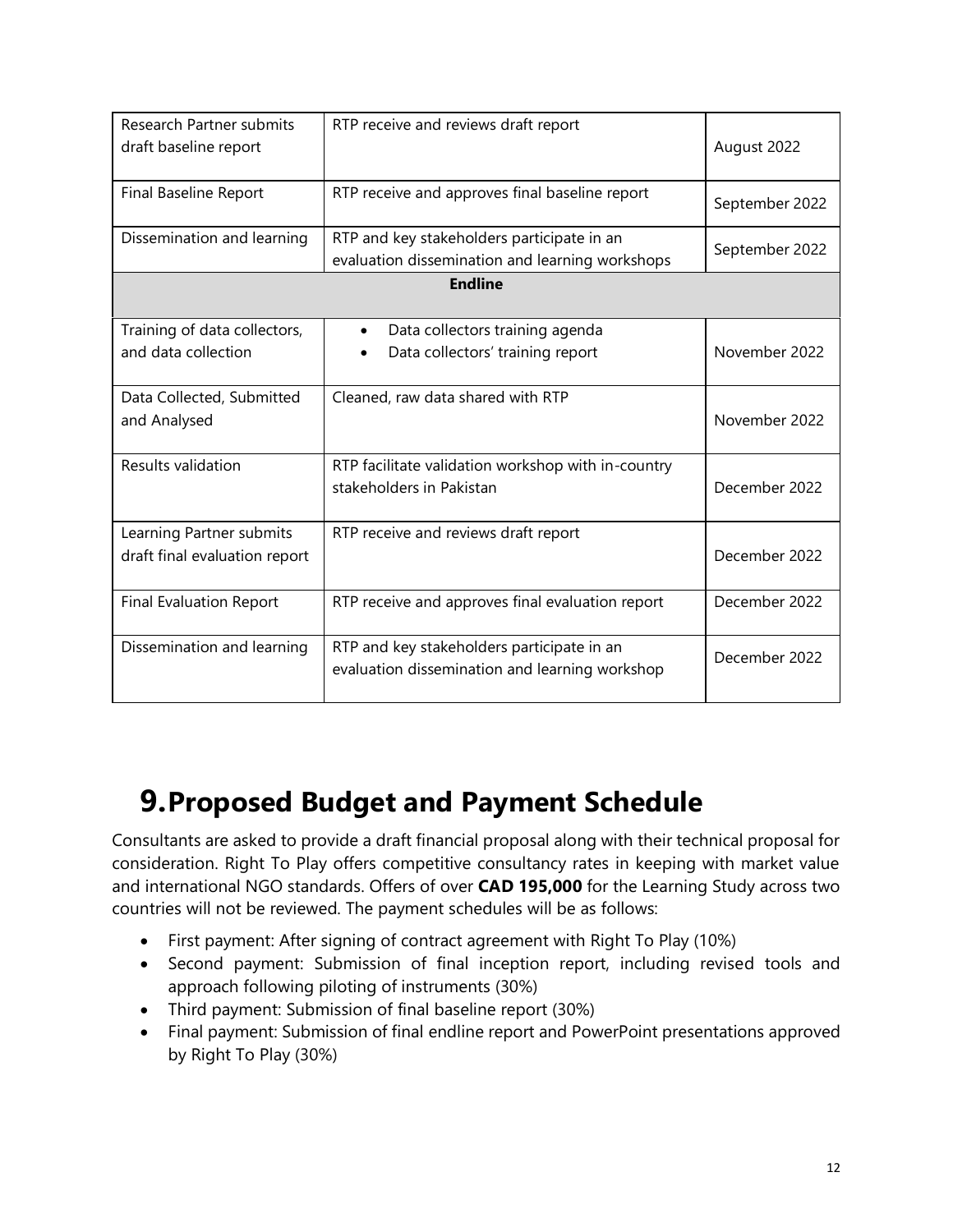RTP payment cycle is net 30 days upon receipt of deliverables, goods/services, inspection and acceptance of goods/services as in compliance with the terms of the award and receipt of vendor invoice. Full cooperation with RTP in meeting the terms and conditions of payment will be given the highest consideration.

# **10. Qualifications**

- An academic group or consultancy firm with 7-15 years of experience in the research and/or evaluation field, in quantitative and qualitative data collection, analyzing quantitative and qualitative data, and report writing, including experience in leading Randomized Control Trials.
- Extensive experience creating measurement frameworks, refining indicators, and creating measurement tools for PSS-focused programs.
- Extensive experience managing and designing evaluation studies with children and young people, ideally within a refugee setting.
- Team members with extensive experience in PSS and mental health programming.
- Experience in life skills and behavioral change measurement.
- Experience using participatory and gender-responsive techniques in data collection. Demonstrated experience in data collection with children and adolescents strongly preferred.
- Ability to abide by Right To Play's child protection and child safeguarding policies.
- Experience carrying out evaluations and research in MENA and South Asia regions, ideally including Lebanon and Pakistan.
- Extensive experience following OECD-DAC principles for evaluation and measurement.
- Ability to travel to and within Lebanon and Pakistan in support of the study as required.
- Existing network of local data collection firms in Lebanon and Pakistan to conduct data collection.
- Applicants should have a relevant degree in social sciences, international development, statistical sciences, or another related field.
- Excellent skills and experience with data analysis using statistical computing tools (Excel, SPSS, STATA, NVIVO).
- Team members with excellent working proficiency in English, Arabic, Urdu and other local languages, as relevant.

# **11. Proposal Application Submission**

Interested organizations are requested to submit proposals including the following documents:

- Cover letter
- Detailed Technical Proposal, clearly demonstrating a thorough understanding of these Terms of Reference and with specific focus addressing the purpose and objectives of the assignment, methodology to be used, and suggested sampling criteria (maximum 8 pages). Please note that the proposal should outline the approach to the entire evaluation cycle and learning study.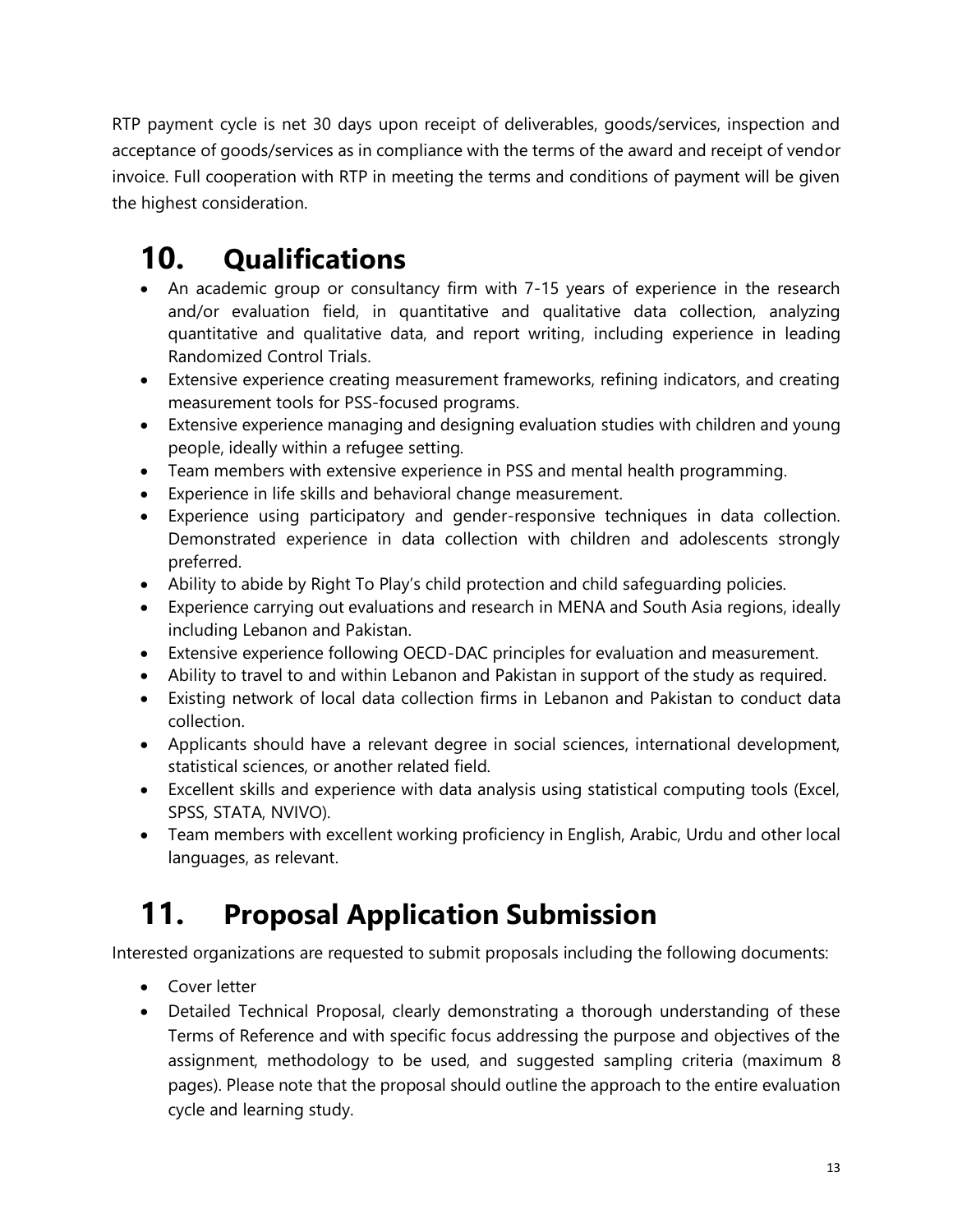• Financial Proposal: Detailed budget breakdown based on expected daily rates and initial work plan (in CAD).

Additional attachments should include:

- Initial draft of the proposed work plan in Gantt chart style.
- Capabilities Statement of the firm, organization, or group, highlighting previous experience and expertise in areas listed in the "Qualifications" section detailed above.
- CVs of all key team members who will be part of the evaluation team, clearly stating their roles and responsibilities.
- Proposed governance structure, including management of local study teams, coordination of field work, and quality assurance process.
- Two writing samples, ideally reports that the firm, organization, or group has led authorship on.

The proposals must be prepared in two separate volumes: i) Technical Proposal; and ii) Financial Proposal. The Technical Proposal and Financial Proposal must be kept separate. Technical Proposals must not make reference to pricing data in order to be evaluated strictly on the basis of technical merit.

### **a) Technical Proposal Requirements/ Proposed Plan and Approach**

The Technical proposal should describe how the offeror intends to carry out the activities set out in the Terms of Reference. The proposal should be concise, specific, complete, and demonstrate a clear understanding of the work to be undertaken and the responsibilities of all parties involved. It must demonstrate the offeror's eligibility, as well as their capabilities and expertise in conducting each step of the activity.

Offerors should include only information necessary to provide a clear understanding of the proposed action and the justification for it. Greater detail than necessary, as well as insufficient detail, may detract from a proposal's clarity. Please assume that the reader is not familiar with the particular context in which the project will be implemented. The use of jargon and acronyms should be minimized as much as possible. If acronyms or abbreviations are used, please include a separate page explaining the terms.

### **b) Financial Proposal Requirements**

Financial proposals should meet the following requirements:

- The offeror should submit their most competitive and complete financial proposal, including a fixed unit cost and total cost proposal for completion of works as described in the Terms of Reference.
- All costs must be stated in Canadian Dollars (CAD).
- A fixed price must be provided for each category of deliverable, each of which will be considered a fixed price budget for that specific segment of work. The price of the sub-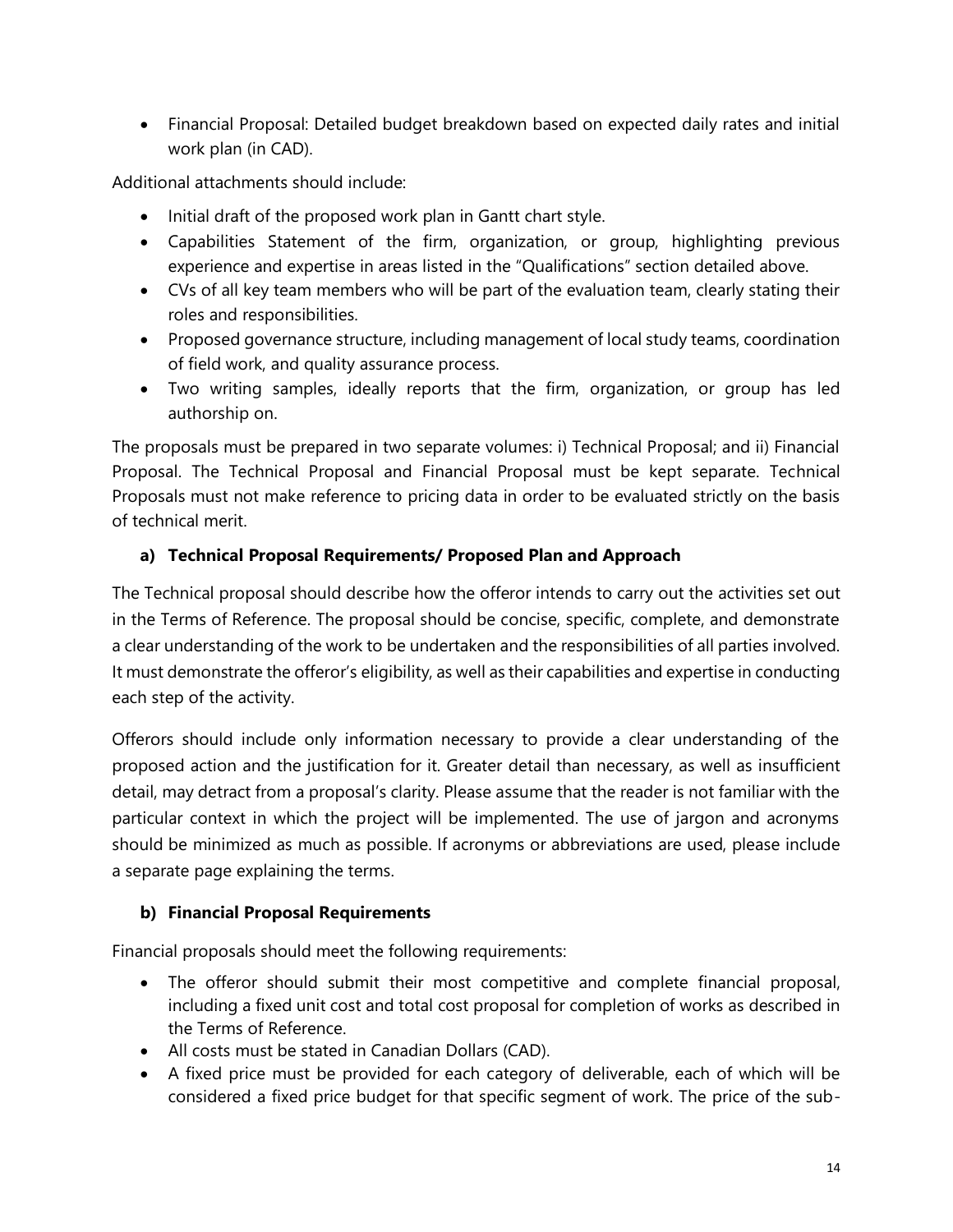contract to be awarded will be an all-inclusive fixed price. No profit, fee or additional costs can be included after the award. All items and services must be clearly labeled and included in the total offered price.

- The offered price must include comprehensive insurance, shipping and handling charges, and state INCOTERM, if any.
- Please indicate all prices exclusive of VAT, Excise or other taxes.
- The offeror should submit a financial proposal budget narrative.

A detailed budget narrative that justifies the costs as appropriate and necessary for the successful completion of proposed activities should be attached to the budget. The budget narrative should clearly describe the project and cost assumptions**.** All proposed costs must be directly applicable to performing the work under the award and budgeted amounts should not exceed the market cost/ value of an item or service.

The budget narrative should be of sufficient detail so that someone unfamiliar with the offeror or the planned activities could review and adequately understand and grasp the assumptions, reasonableness and calculation method used.

The budget narrative must be prepared using Microsoft Excel. Supporting information must be provided in adequate detail for conducting a comprehensive analysis.

### **c) Capabilities and Past Performance**

The offeror must submit a capabilities statement along with documentary evidence of past performance. The capabilities statement should not exceed five (5) pages in length and will be used to evaluate the offeror's organizational, financial, and technical capacity, in relation to the Terms of Reference. The Capabilities Statement must include but is not limited to: size of the agency, financial resources available to complete this work, staffing competencies and capabilities, past experience performing similar work with other donor organizations, and a company profile and/ or brochure.

Offerors which are firms and not individuals must include in the capabilities statement that they have the financial viability and resources to complete the proposed activities within the period of performance and under the terms of payment outlined below. RTP reserves the right to request and review the latest financial statements and audit reports of the offeror as part of the basis of the award.

### **d) Other Requirements**

Please provide other requirements such as business registration information (copy of registration or incorporation etc.), applicable trade license or equivalent, company tax registration or equivalent, institutional brochures, publications, financial audit statements, etc.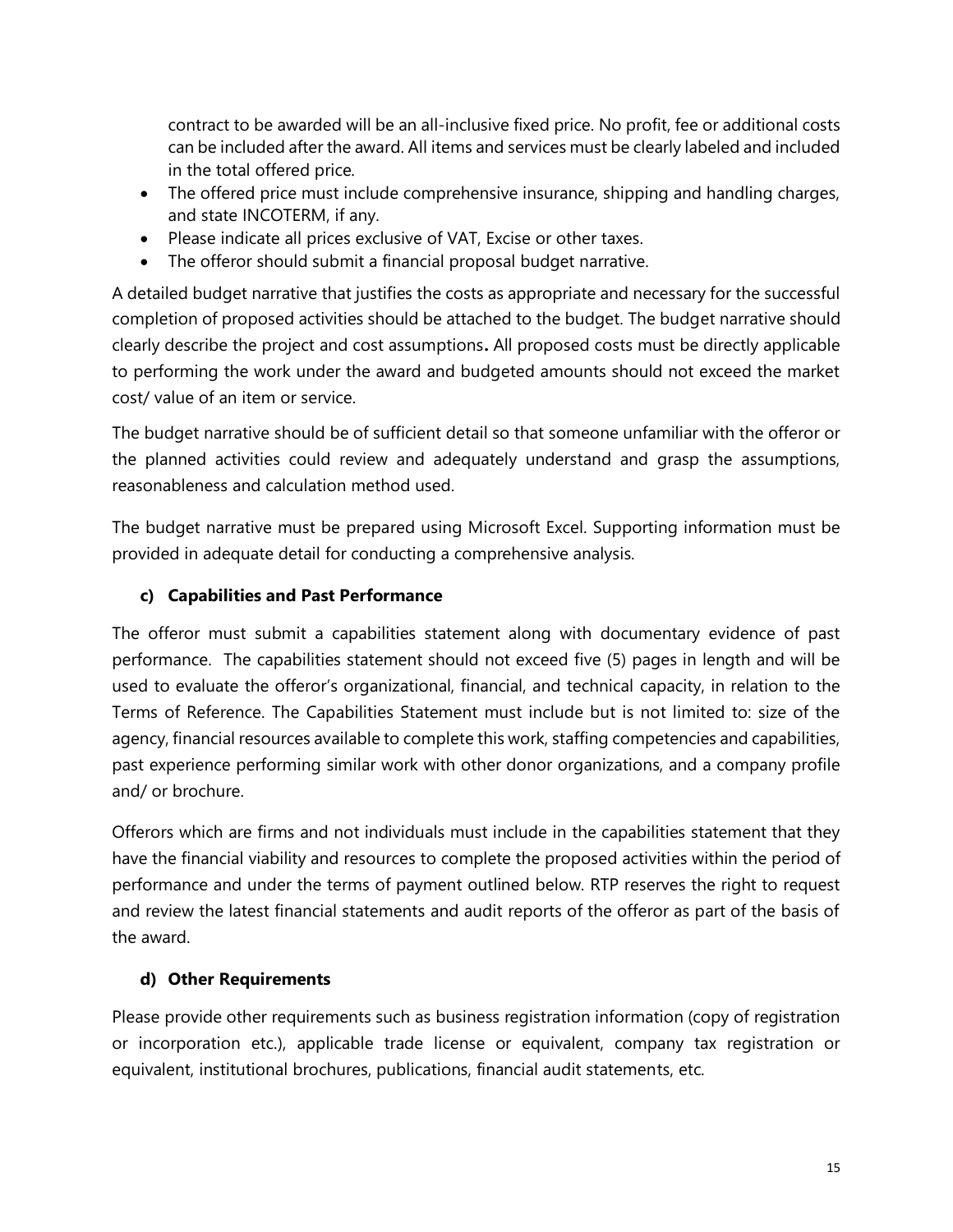# **12. Evaluation Criteria**

RTP intends to issue a fixed price purchase order/ sub-contract to the offeror(s) who best meet the criteria specified in this RFP and are determined to be responsible and eligible sub-contractor to provide the required goods/services.

Proposals will be evaluated first to ensure that they meet all mandatory requirements. To quality for review, a proposal must include all documentation as listed. Proposals that fail to meet these requirements will receive no further consideration.

Eligible proposals will be evaluated and ranked by a committee on a technical basis according to the criteria below. Those proposals that are considered to be technically acceptable shall then be evaluated in terms of cost.

For the purpose of selection, the evaluation will be based on the following weighted point scale (totaling 100 points) of the proposal in its entirety, including, but not limited to, the following:

| No.            | <b>Criteria</b>                                                                                                                                                                                                                                                                                                                   | <b>Points</b> |
|----------------|-----------------------------------------------------------------------------------------------------------------------------------------------------------------------------------------------------------------------------------------------------------------------------------------------------------------------------------|---------------|
|                | <b>Technical Approach, Methodology and Implementation plan</b><br>Comprehensiveness of proposal approach. Clarity and<br>appropriateness of proposed activity.<br>Implementation plan and proposed timeline are realistic and<br>include all proposed elements of activity.<br>Responsiveness to Terms of Reference.<br>$\bullet$ | 40            |
| $\overline{2}$ | <b>Capabilities and Past Performance</b><br>Organizational, financial and technical capabilities and resources<br>to implement this work.<br>Previous successful past experience implementing similar<br>activities.                                                                                                              | 20            |
| 3              | <b>Proposed Costs</b><br>Reasonableness of proposed budget based on scope of<br>activities proposed.<br>Summary budget, detailed budget, and budget notes included.<br>Comparative lowest price.                                                                                                                                  | 30            |
| 4              | <b>Deliverable timeframe</b>                                                                                                                                                                                                                                                                                                      | 10            |
|                | <b>Total</b>                                                                                                                                                                                                                                                                                                                      | 100           |

# **13. Terms of Award**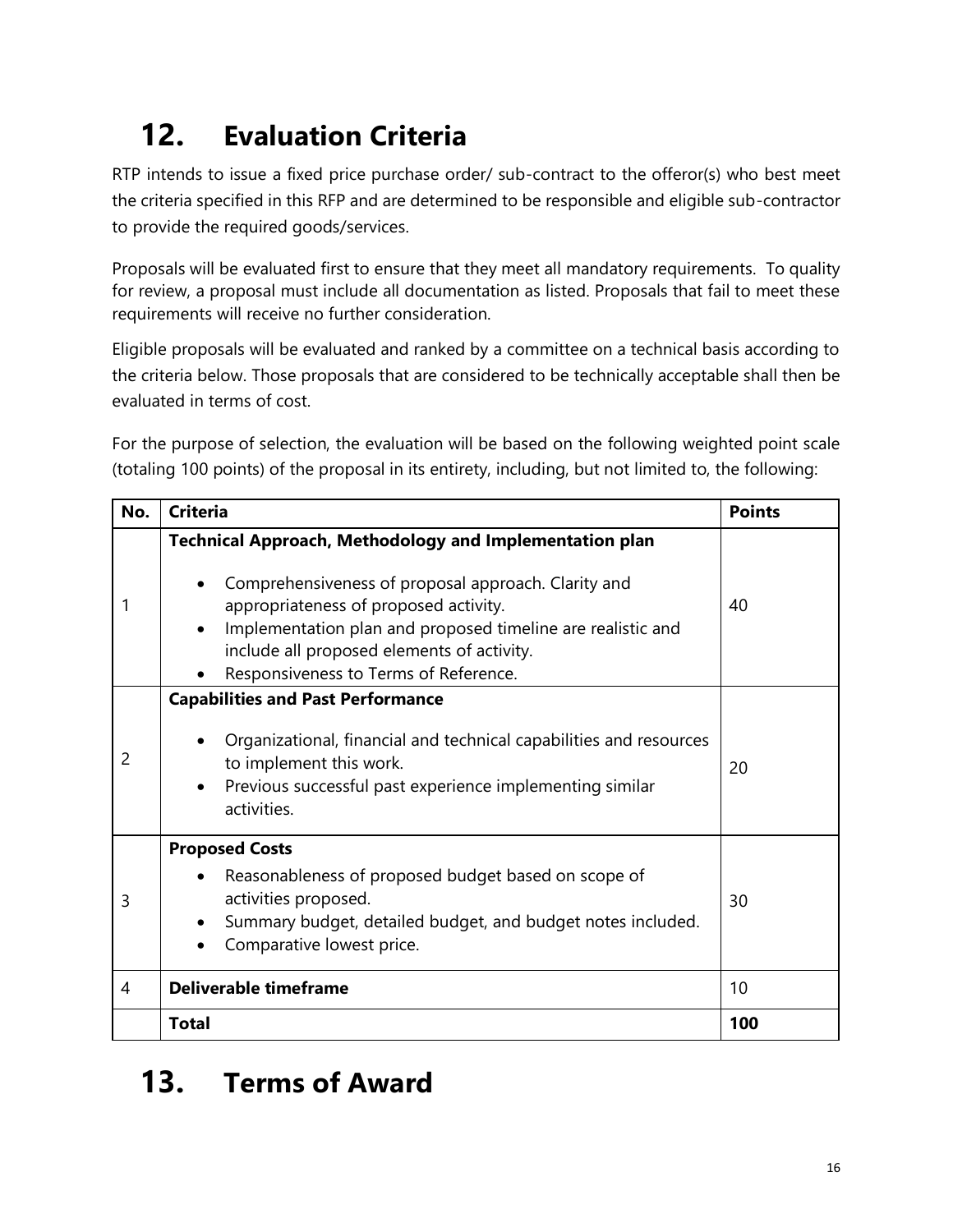This document is a request for proposals only, and in no way obligates RTP or its donor to make any award. Please be advised that under a fixed price contract the work must be completed within the specified total price. Any expenses incurred in excess of the agreed upon amount in the subcontract will be the responsibility of the sub-contractor and not that of RTP or its donor. Therefore, the offeror is duly advised to provide its most competitive and realistic proposal to cover all foreseeable expenses related to provide requested goods/services.

All deliverables produced under the future award/ sub-contract shall be considered the property of RTP. RTP may choose to award a PO/ sub-contract for part of the activities in the RFP. RTP may choose to award a PO/ sub-contract to more than one offeror for specific parts of the activities in the RFP.

The Offeror's technical and cost proposals must remain valid for not less than 120 calendar days after the deadline specified above. Proposals must be signed by an official authorized to bind the offeror to its provisions.

### **Language**

The proposal, as well as correspondence and related documents should be in English.

### **Negotiations**

The offeror's most competitive proposal is requested. It is anticipated that any award issued will be made solely on the basis of an offeror's proposal. However, the Project reserves the right to request responses to additional technical, management and cost questions which would help in negotiating and awarding a PO/sub-contract. The Project also reserves the right to conduct negotiations on technical, management, or cost issues prior to the award of a PO/sub-contract. In the event that an agreement cannot be reached with an offeror the Project will enter into negotiations with alternate offerors for the purpose of awarding a PO/sub-contract without any obligation to previously considered offerors.

### **Rejection of proposals**

RTP reserves the right to reject any and all proposals received, or to negotiate separately with any and all competing offerors, without explanation.

### **Incurring costs**

RTP is not liable for any cost incurred by offerors during preparation, submission, or negotiation of an award for this RFP. The costs are solely the responsibility of the offeror.

### **Modifications**